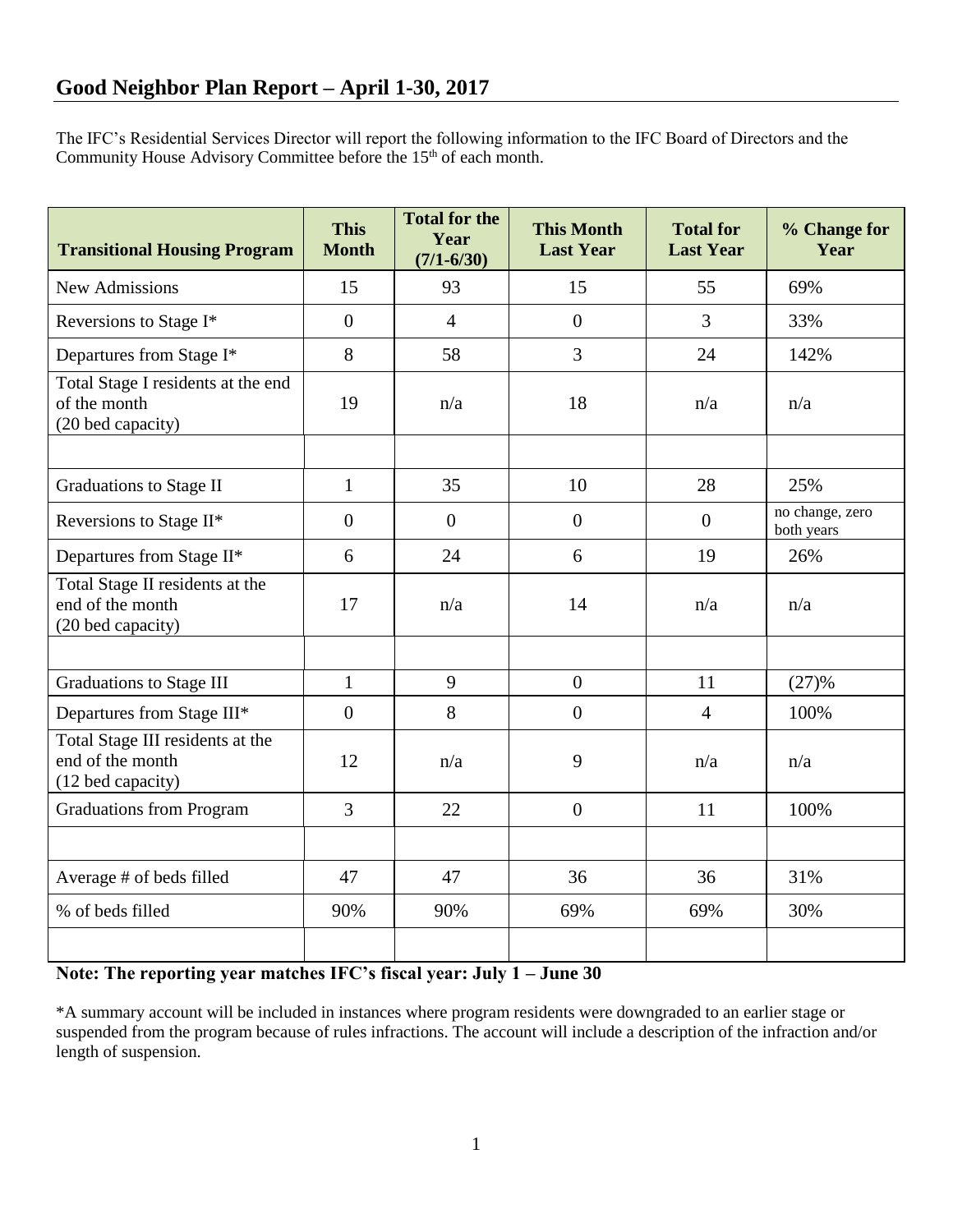## **Good Neighbor Plan Report – April 1-30, 2017**

| <b>Emergency Shelter-</b><br>open due to general conditions                                   | <b>This</b><br><b>Month</b> | <b>Total for</b><br>the Year | <b>This Month</b><br><b>Last Year</b> | <b>Total for</b><br><b>Last Year</b> | % Change<br>for Year             |  |  |  |  |
|-----------------------------------------------------------------------------------------------|-----------------------------|------------------------------|---------------------------------------|--------------------------------------|----------------------------------|--|--|--|--|
| # of nights shelter open                                                                      | 3                           | 82                           | 7                                     | 84                                   | (2)%                             |  |  |  |  |
| Average # of overnight guests                                                                 | 5                           | $\overline{\mathbf{5}}$      | 7                                     | $\overline{6}$                       | (17)%                            |  |  |  |  |
| total # of guests, duplicated                                                                 | 15                          | 504                          | 51                                    | 600                                  | (16)%                            |  |  |  |  |
| total # of guests, new this fiscal year                                                       | $\mathbf{1}$                | 98                           | 8                                     | 80                                   | 23%                              |  |  |  |  |
| # of nights # of guests > $17*$                                                               | $\overline{0}$              | $\boldsymbol{0}$             | $\boldsymbol{0}$                      | $\boldsymbol{0}$                     | no change,<br>zero both<br>years |  |  |  |  |
| <b>Emergency Shelter – open due to individual needs</b>                                       |                             |                              |                                       |                                      |                                  |  |  |  |  |
| # of on-premises admissions<br>resulting from police or emergency<br>services request*        | $\overline{0}$              | 10                           | $\boldsymbol{0}$                      | 12                                   | $(16)$ %                         |  |  |  |  |
| <b>Safety and Security</b>                                                                    |                             |                              |                                       |                                      |                                  |  |  |  |  |
| # of guests admitted with current,<br>government-issued photo ID                              | $\mathbf{1}$                | 122                          | 7                                     | 63                                   | 93%                              |  |  |  |  |
| # of guests admitted with other ID                                                            | $\overline{0}$              | $\overline{2}$               | $\boldsymbol{0}$                      | $\overline{0}$                       | 0%                               |  |  |  |  |
| # of guests admitted without ID*                                                              | $\overline{0}$              | 28                           | $\mathbf{1}$                          | 17                                   | 65%                              |  |  |  |  |
| # of scheduled visitors<br>(i.e. service providers, meetings)                                 | 34                          | 483                          | 26                                    | 341                                  | 42%                              |  |  |  |  |
| # of walk-up visitors seeking shelter                                                         | $\overline{0}$              | 16                           | $\boldsymbol{0}$                      | 26                                   | (38)%                            |  |  |  |  |
| # of other walk-up visitors<br>(i.e. donations, public tours)                                 | 17                          | 182                          | 36                                    | 259                                  | (30)%                            |  |  |  |  |
| # of times a resident or guest left<br>Community House after curfew<br>without authorization* | $\mathbf{0}$                | 5                            | $\overline{0}$                        | 3                                    | 67%                              |  |  |  |  |
| # of times when staff instructed<br>someone to leave the premises*                            | 5                           | 71                           | 11                                    | 61                                   | 16%                              |  |  |  |  |
| # of times when 911 and/or police are<br>called to premises for non-medical<br>reasons*       | $\overline{0}$              | $\overline{2}$               | $\mathbf{0}$                          | 4                                    | (50)%                            |  |  |  |  |
| # of times a resident or guest charged<br>with a crime that occurred on<br>premises*          | $\overline{0}$              | $\overline{0}$               | $\overline{0}$                        | $\overline{0}$                       | 0%                               |  |  |  |  |
| # of guests who were found to be a<br>sex offenders staying on premises*                      | $\overline{0}$              | $\overline{0}$               | $\overline{0}$                        | $\overline{0}$                       | 0%                               |  |  |  |  |
| * if this occurs, the monthly report will include an explanation as well as a count           |                             |                              |                                       |                                      |                                  |  |  |  |  |